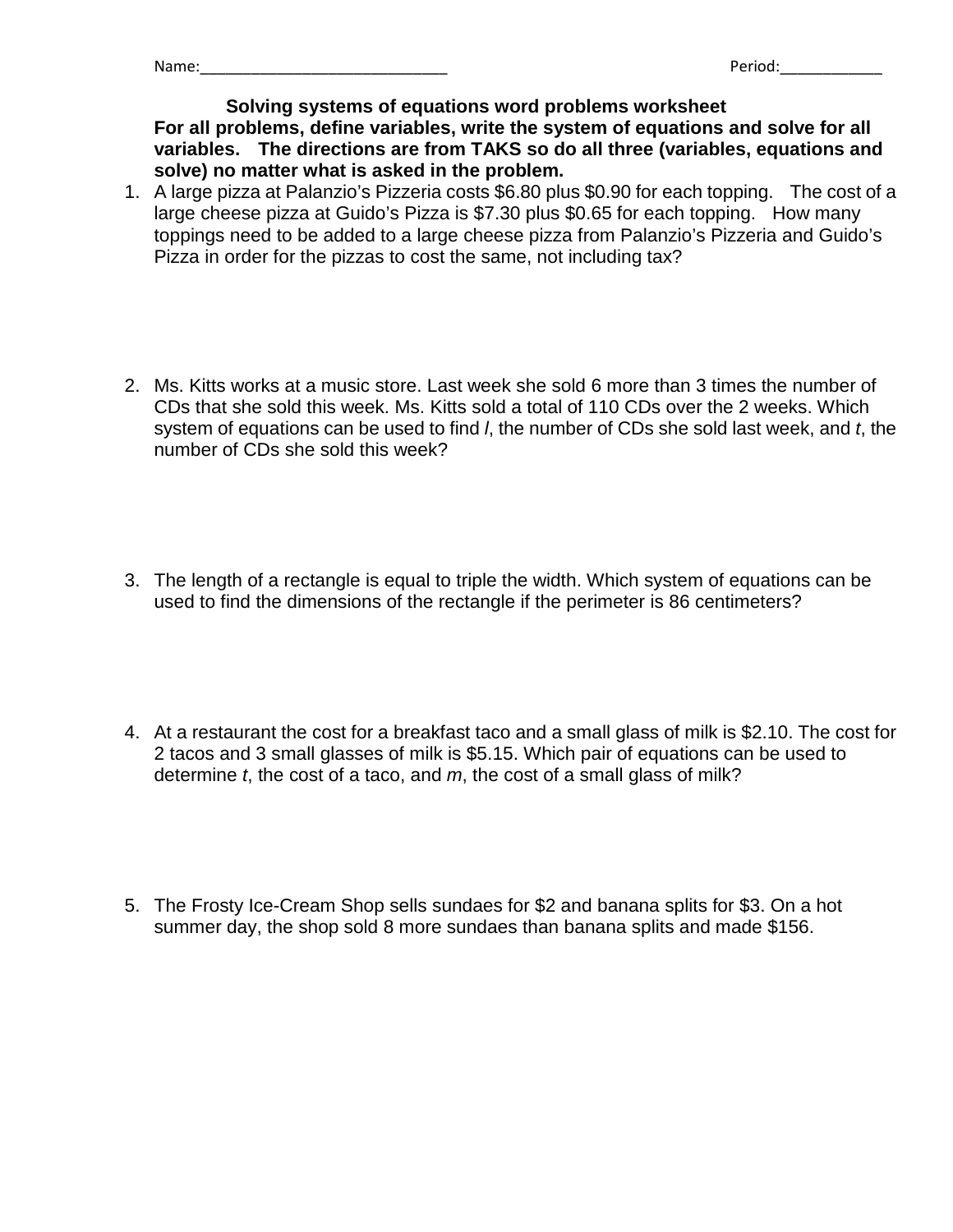- 6. Chase and Sara went to the candy store. Chase bought 5 pieces of fudge and 3 pieces of bubble gum for a total of \$5.70. Sara bought 2 pieces of fudge and 10 pieces of bubble gum for a total of \$3.60. Which system of equations could be used to determine the cost of 1 piece of fudge, *f*, and 1 piece of bubble gum, *g*?
- 7. At a college bookstore, Carla purchased a math textbook and a novel that cost a total of \$54, not including tax. If the price of the math textbook, *m*, is \$8 more than 3 times the price of the novel, *n*, which system of linear equations could be used to determine the price of each book?
- 8. The price, *e*, of an entertainment system at Extreme Electronics is \$220 less than twice the price, *u*, of the same system at Ultra Electronics. The difference in price between the system at Extreme Electronics and Ultra Electronics is \$175. Which system of linear equations can be used to determine the price of the system at each store?
- 9. The perimeter of a rectangular wooden deck is 90 feet. The deck's length, l, is 5 feet less than 4 times its width, w. Which system of linear equations can be used to determine the dimensions, in feet, of the wooden deck?
- 10. Marcos had 15 coins in nickels and quarters. He had 3 more quarters than nickels. He wrote a system of equations to represent this situation, letting *x* represent the number of nickels and *y* represent the number of quarters. Then he solved the system by graphing. What is the solution?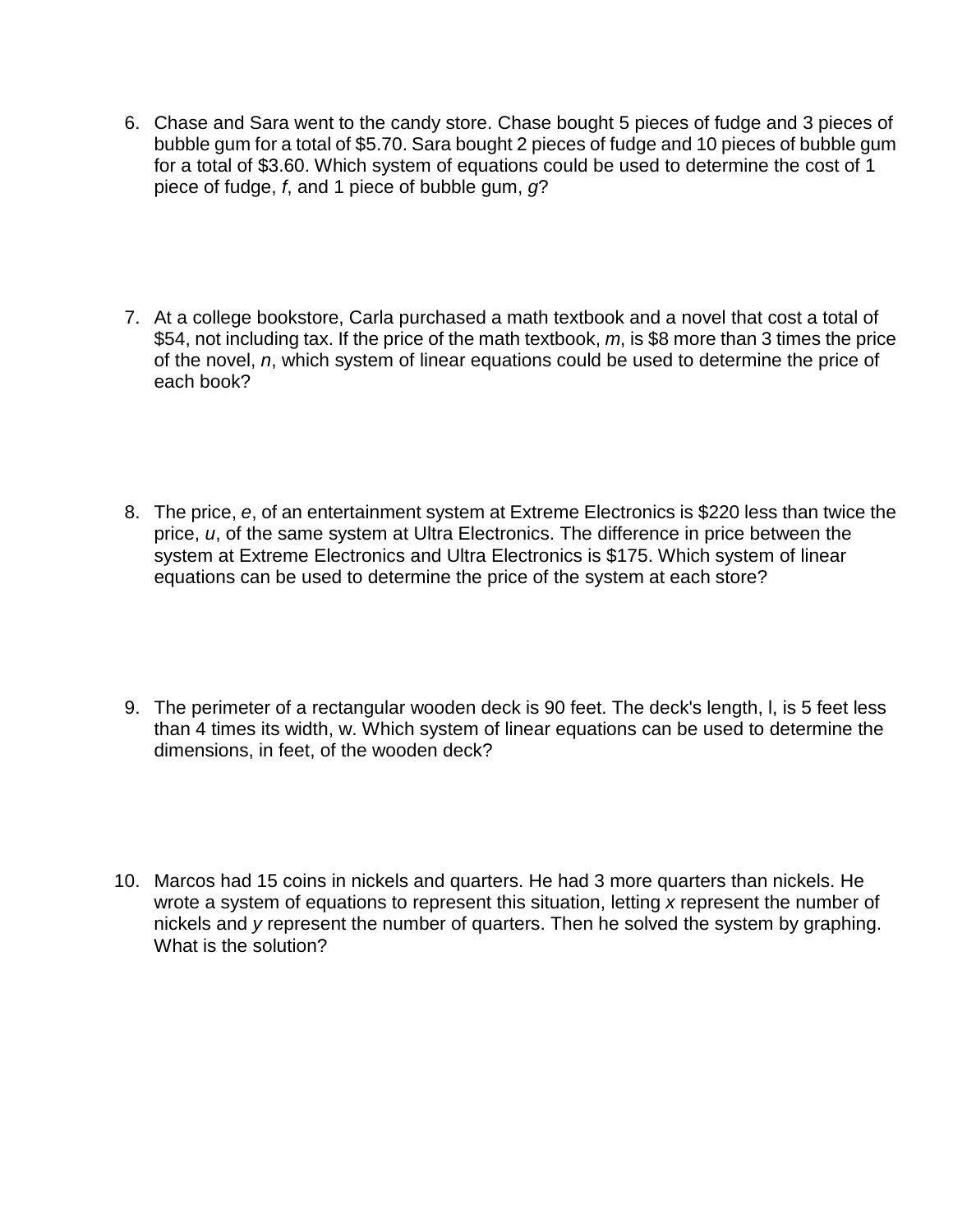- 11. Some students want to order shirts with their school logo. One company charges \$9.65 per shirt plus a setup fee of \$43. Another company charges \$8.40 per shirt plus a \$58 fee. For what number of shirts would the cost be the same?
- 12. The equations of two lines are  $6x y = 4$  and  $y = 4x + 2$ . What is the value of *x* in the solution for this system of equations?
- 13. Mrs. Travis wants to have a clown deliver balloons to her secretary's office. Clowns R Fun charges \$1.25 per balloon and \$6 delivery. Singing Balloons charges \$1.95 per balloon and \$2 for delivery. What is the minimum number of balloons Mrs. Travis needs to purchase in order for Clowns R Fun to have a lower price than Singing Balloons?
- 14. Maricella has a bag containing 35 nickels and quarters. The total value of these coins is less than \$2.50. What is the maximum number of quarters that meets these conditions?
- 15. Two complementary angles have measures of *s* and *t*. If t is less than twice *s,* which system of linear equations can be used to determine the measure of each angle?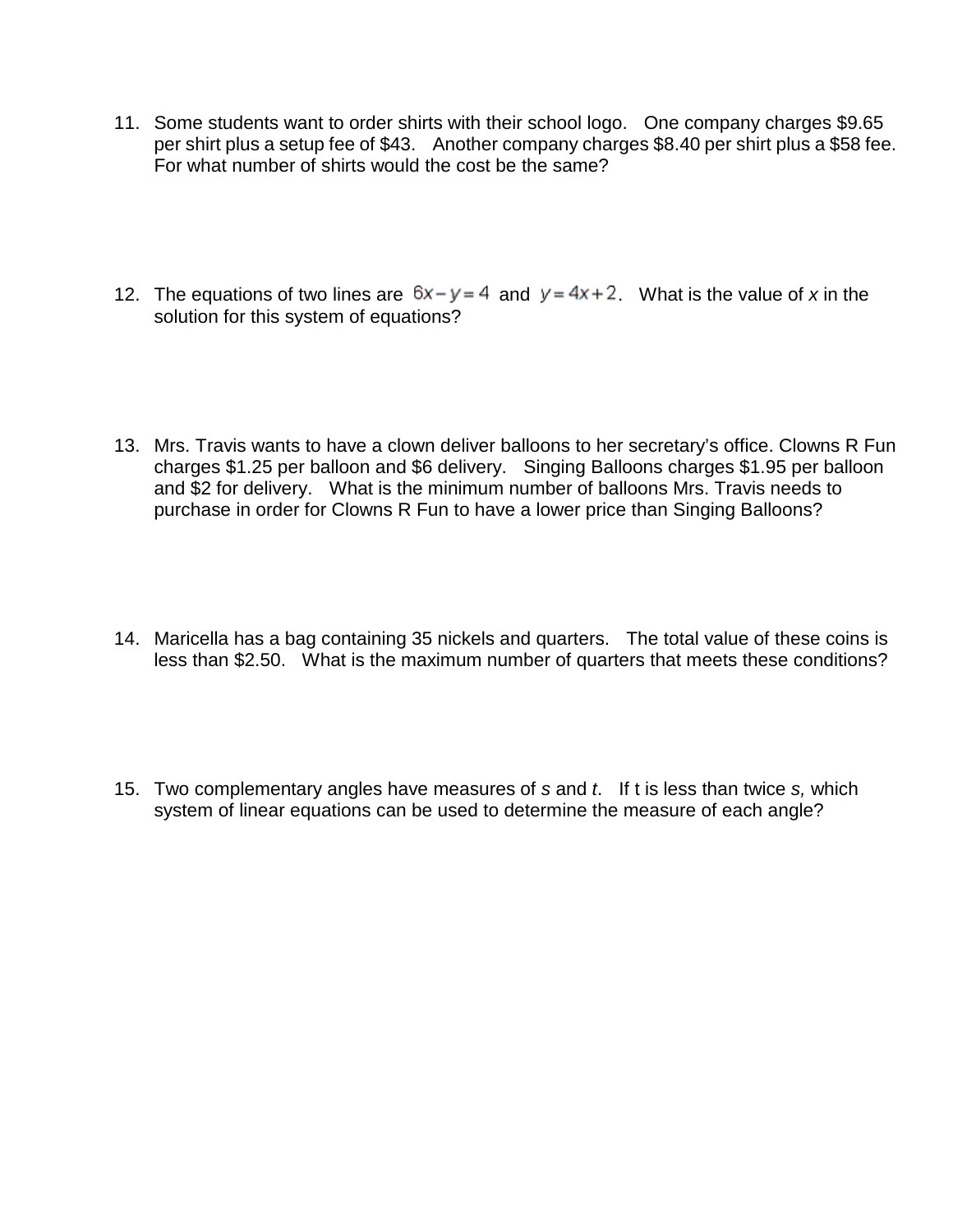## **Solving systems of equations word problems worksheet Answer Section**

## **NUMERIC RESPONSE**

| ANS: |  |
|------|--|
|      |  |

| PTS: 1 |                        | DIF: 11 | STA: a.8.b | LOC: 4 |
|--------|------------------------|---------|------------|--------|
|        | MSC: 2006 July Item 21 |         |            |        |

## **SHORT ANSWER**

| 2. ANS:<br>$1 + t = 108$<br>$l = 3t + 6$                                         |                |            |        |
|----------------------------------------------------------------------------------|----------------|------------|--------|
| <b>PTS: 1</b><br>MSC: 03 #13<br>3. ANS:<br>$l = 3w$<br>$2(l + w) = 85$           | DIF: 9         | STA: a.8.a | LOC: 4 |
| PTS: 1<br>NOT: 03 #20<br>4. ANS:<br>$t + m = 2.10$<br>$2t + 3m = 5.15$           | DIF: 10        | STA: a.8.a | LOC: 4 |
| <b>PTS: 1</b><br>MSC: 03 #3<br>5. ANS:<br>$2s + 3b = 156$<br>$s = b + 8$         | DIF: 11        | STA: a.8.a | LOC: 4 |
| <b>PTS: 1</b><br>MSC: 04 #39<br>6. ANS:<br>$5f + 3g = 5.70$<br>$2f + 10g = 3.60$ | DIF: 9         | STA: a.8.a | LOC: 4 |
| <b>PTS: 1</b><br>MSC: 04 #54<br>7. ANS:<br>$m + n = 54$                          | <b>DIF: 10</b> | STA: a.8.a | LOC: 4 |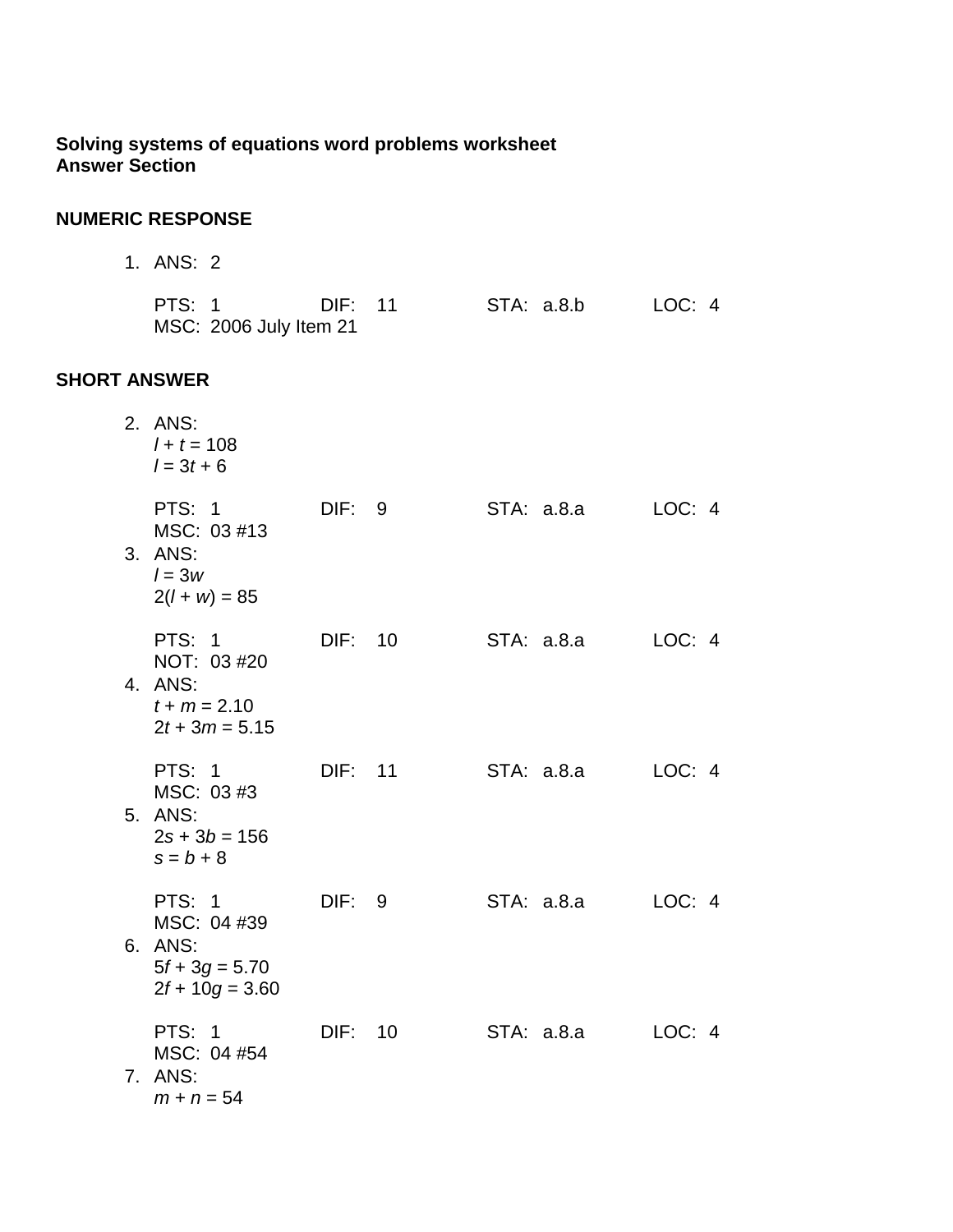| $m = 3n + 8$                                                                      |         |                    |                                  |        |  |
|-----------------------------------------------------------------------------------|---------|--------------------|----------------------------------|--------|--|
| <b>PTS: 1</b><br>MSC: 04 #40<br>8. ANS:<br>$e - 2u = -220$                        |         |                    | DIF: 11 STA: a.8.a LOC: 4        |        |  |
| $e - u = 175$                                                                     |         |                    |                                  |        |  |
| PTS: 1<br>MSC: 04 #53<br>9. ANS:<br>$2l + 2w = 90$<br>$I = 4w - 5$                |         |                    | DIF: 11 STA: a.8.a LOC: 4        |        |  |
| <b>PTS: 1</b><br>MSC: 06 #32<br>10. ANS:<br>(6, 9)                                | DIF: 9  |                    | STA: a.8.a             LOC: 4    |        |  |
| <b>PTS: 1</b><br>NOT: 03 #47<br>11. ANS:<br>12                                    | DIF: 10 |                    | STA: a.8.b                       | LOC: 4 |  |
| <b>PTS: 1</b><br>MSC: 2005 Fall Item 17<br>12. ANS:<br>$x = 3$                    | DIF: 11 |                    | STA: a.8.b                       | LOC: 4 |  |
| PTS: 1<br>MSC: 2005 October Exit item 45<br>13. ANS:<br>6                         |         | DIF: 11            | STA: a.8.b                       | LOC: 4 |  |
| MSC: 2005 Fall Item 9<br>14. ANS:<br>3                                            |         |                    | PTS: 1 DIF: 11 STA: a.8.c LOC: 4 |        |  |
| PTS: 1<br>MSC: 2006 February Item 34<br>15. ANS:<br>$t + s = 90$<br>$t = 2s - 90$ |         | DIF: 11            | STA: a.8.c LOC: 4                |        |  |
| <b>PTS: 1</b>                                                                     |         | DIF: 10 STA: a.8.a |                                  | LOC: 4 |  |